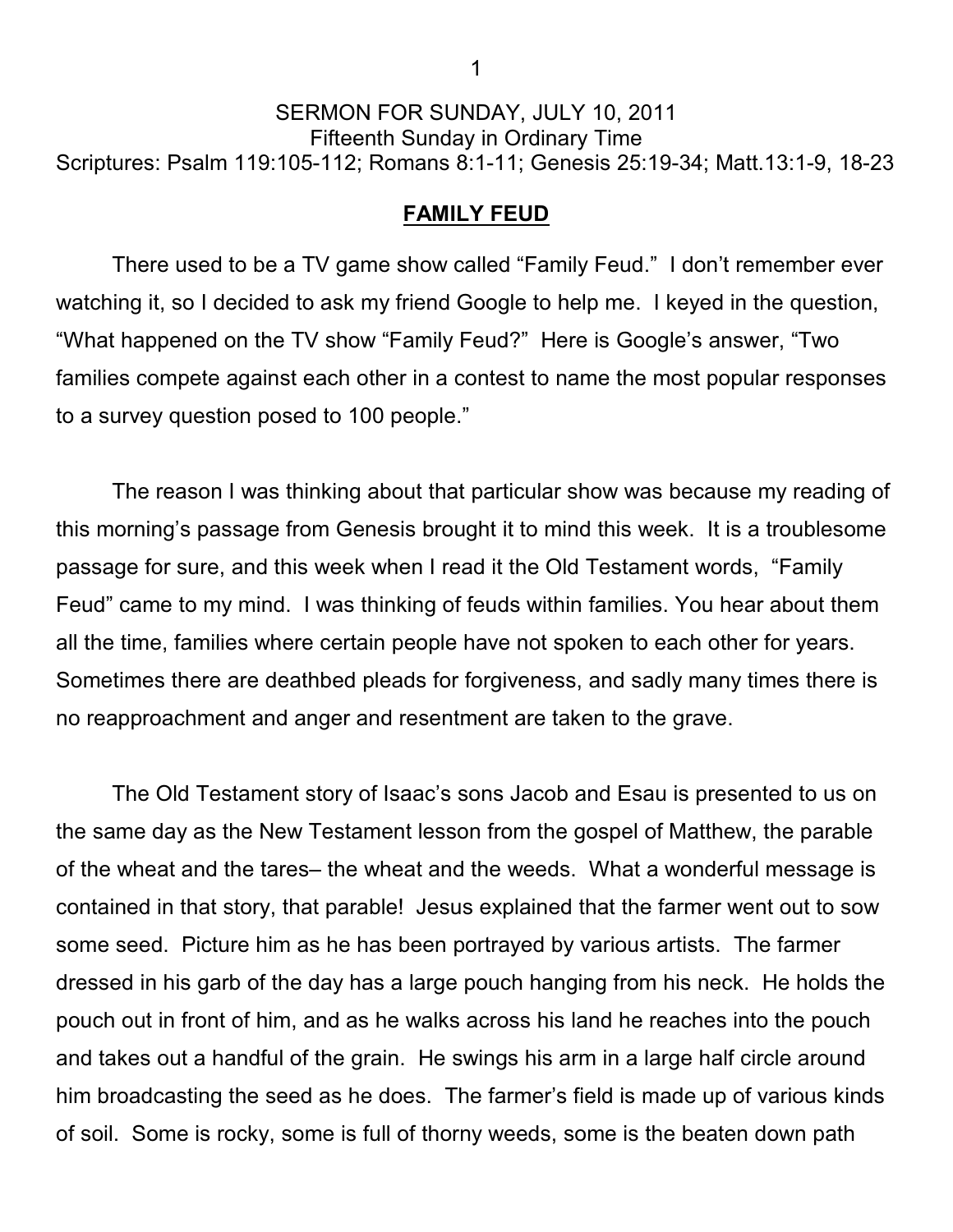itself, some is very good soil. We have the sense that the farmer knows, even while he sows the seed that not all of it is going to grow well and produce a crop for him. It is like people I know who plant very large gardens each year, not just for themselves, oh no! They plant enough lucious vegetables to feed the hungry deer, racoons and rabbits– and they hope against hope that out of all that abundance there will be some left for them.

In the parable the seed that falls on the packed-down dirt of the path is quickly eaten up by the birds. This is like those who hear the word of God, but do not understand it and the enemy comes and snatches it right away.

The next seed falls on rocky ground where there is very little soil in which the seed's roots can take hold. It will soon die because the sun will come and scorch the seedling. That rocky soil is like those who hear the message of God, and they are filled with joy. But since their faith has no root, if disaster or persecution comes they will fall away from God.

Some seed will fall in among the thorns, and even though it might take root and begin to grow, it will soon be choked out by the thorns. The thorny soil is like those who hear the word of God, but it doesn't go anywhere, it doesn't become a real part of their lives. Soon all of life's worries and the desire to get ahead financially destroy their walk with God.

The good news is that some of the seed will fall on good soil, and it will produce a abundant crop of grain, more than a hundred, sixty, or thirty times what was sown. The seed that falls on good soil is like those who hear the message of God and accept it and understand it. They will go on to produce results for the kingdom of God, an abundant crop for the Lord.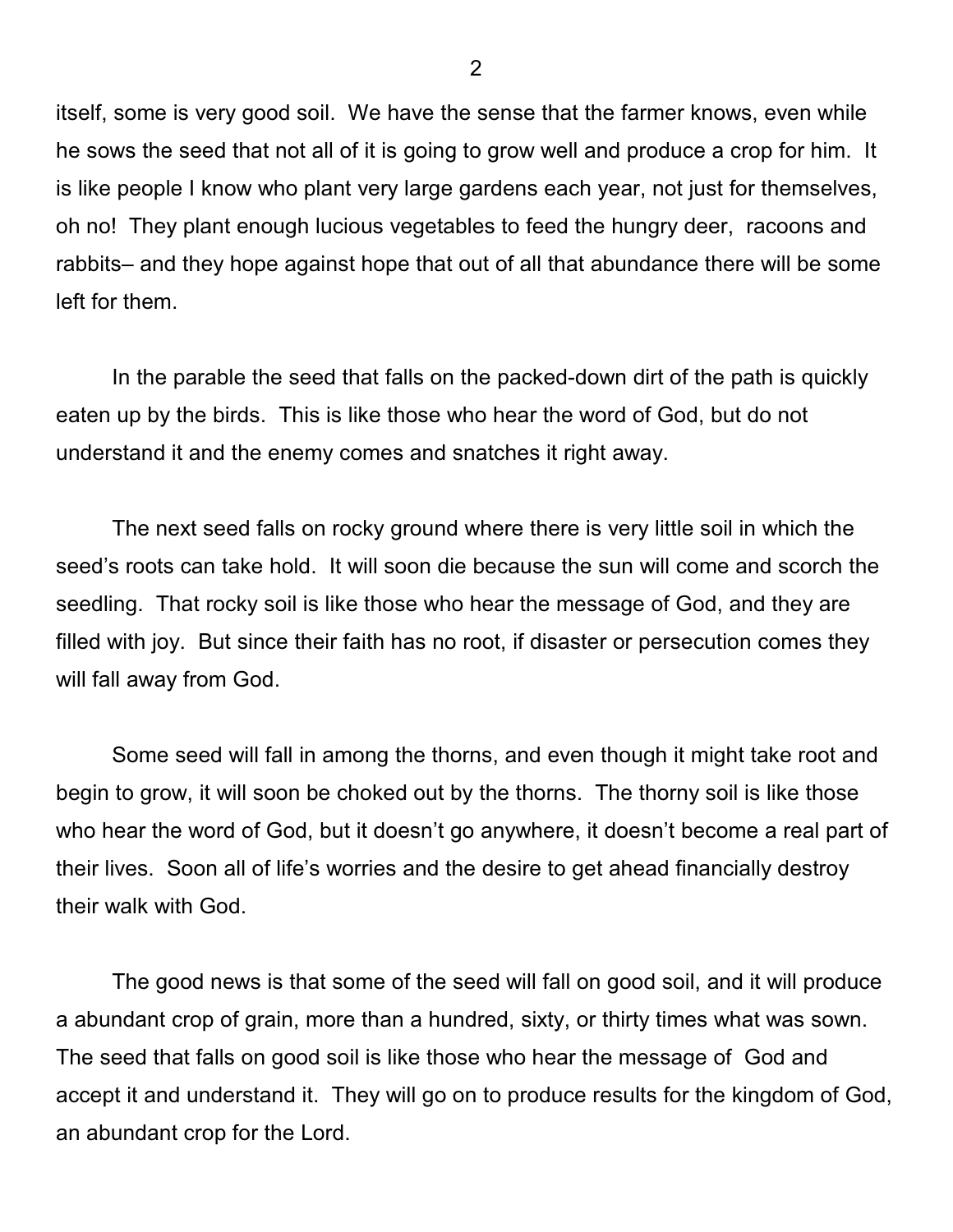What is the parable of the sower saying to us? First, I would speak to those who have heard the word of God, maybe you have even been in church on Sunday mornings for a long time. But maybe you are one for whom the seed has fallen on rocky ground or deaf ears. Perhaps there is not much depth to your faith, and a harsh word can destroy what is there. Or, you let worries over the things of the world push the truth of God aside

Next, I would speak to those who are the good soil folks. You have spread the seed. You have lived the life of a Christian, and you have remained faithful in all things and in all situations. You might ask, how did I spread the seed. My answer is that when you follow Jesus Christ in all you do, you are spreading the seed of his love and grace. You do it when you give to God through the church, and when you teach Sunday School or Vacation Bible School, when you take care of God's house, and when you work to ease another person's hunger or pain.

Parents and grandparents, aunts and uncles have a huge field in which to sow some precious seed. All of us have a huge field, because all of us can sow seed in our daily lives. I don't know if you are like me, but I can watch a TV commercial many, many times, and even if I like it I won't necessarily know what product it was promoting if I am asked. There is a commercial I have see a lot in several variations. It shows a chain of people going about their daily business, and as they do they perform small acts of kindness, helpfulness for complete strangers. Each time one of these acts is performed, someone is an observer. Then, the observer becomes the doer also performing a kindly though different act. At the end of the commercial, the advertising company makes the statement that that kind of behavior is how they do business-sowing seeds of kindness.

I think that the patriarch Isaac and his wife Rebekah could have learned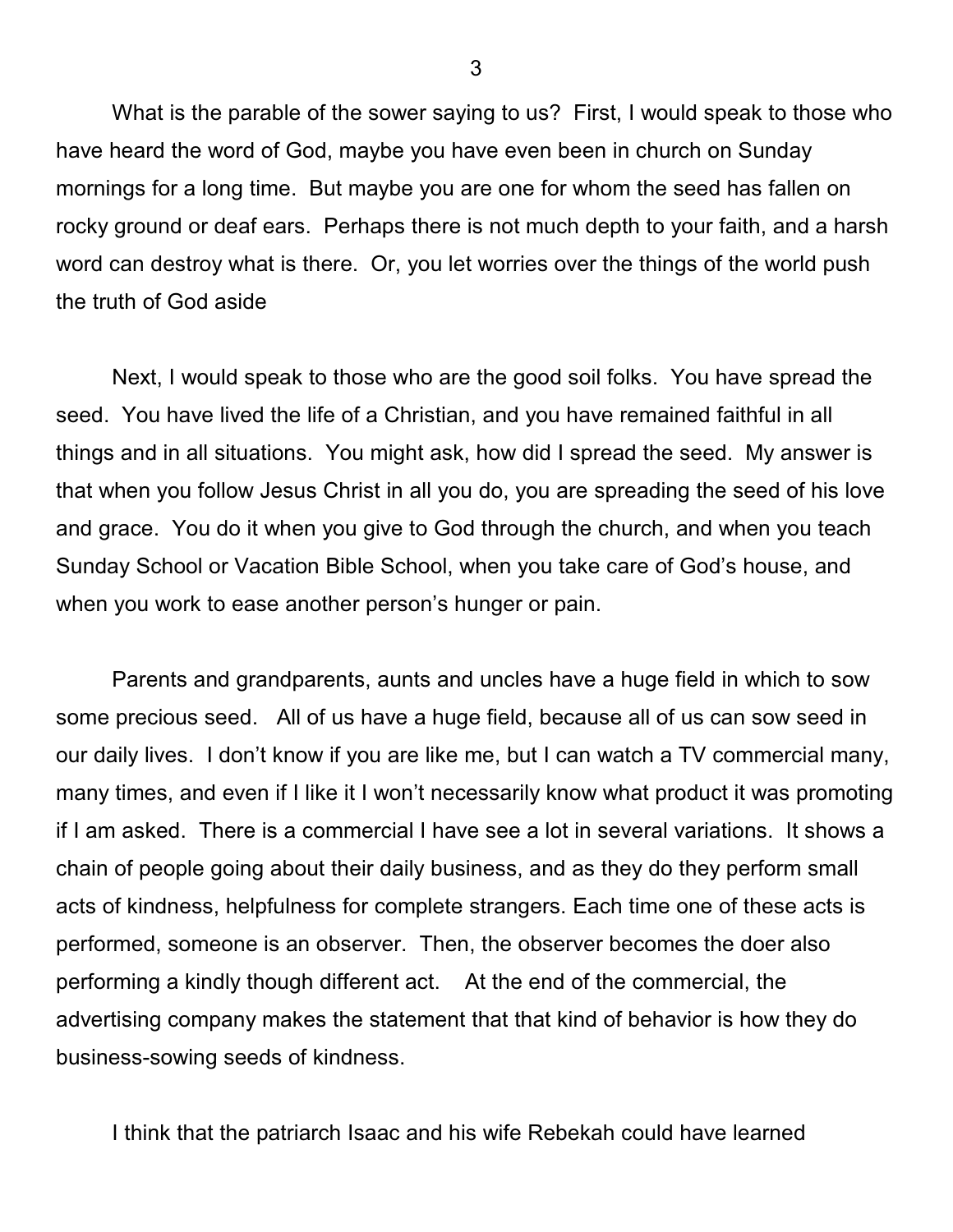something from Jesus' parable because Isaac really put some bad stuff into the heads of his sons. Of course, Isaac and Rebekah lived hundreds of years before Jesus. The fact is that they were parents who had favorites. Rebekah and Isaac had twin boys, Jacob and Esau. Esau was red and hairy, a skilled hunter and outdoorsman; and Isaac loved his son Esau. Jacob was a quiet man, a homebody, and his mother Rebekah loved her son Jacob. Esau was the oldest and Jacob the younger.

Jacob was a trickster, and Esau– well Esau was a weak reed in some respects, because as the Bible says, one day Esau sold his birthright as the firstborn all for a pot lamb stew. He loved his red meat! He actually begged his brother for the food saying that he would surely die without having Jacob' stew. But Jacob was shrewd and made Esau swear an oath, and the birthright which would have given him a double inheritance was bartered away for a plate of foo. The Bible gives us these bitter words, "So, Esau despised his birthright." Jacob's people and Esau's people would be enemies forever.

Jacob's trickery did not stop with the getting of the birthright. One day Jacob, with the help of mother Rebekah who was certainly a devious woman, hatched a plot to receive his father's blessing, the blessing meant for the oldest son, for Esau. Isaac was very old and his eyesight was poor. Rebekah had Jacob put on animal skins so that he would be hairy to the touch just like Esau, and he would also smell of hunting like Esau did. They prepared some food, some more of that good red meat stew, to given to Isaac saying it was Esau bringing the food. And, in a way it was almost like history repeating itself, because Isaac loved the food and the way the son who brought it seemed to be his beloved son Esau. So, Isaac gave his blessing to Jacob before he died. And Esau, when he found out what had happened was beside himself: Jacob his brother had tricked him out of his birthright and his blessing. So, Esau hated Jacob in his heart and he determined to kill his brother after their father died. The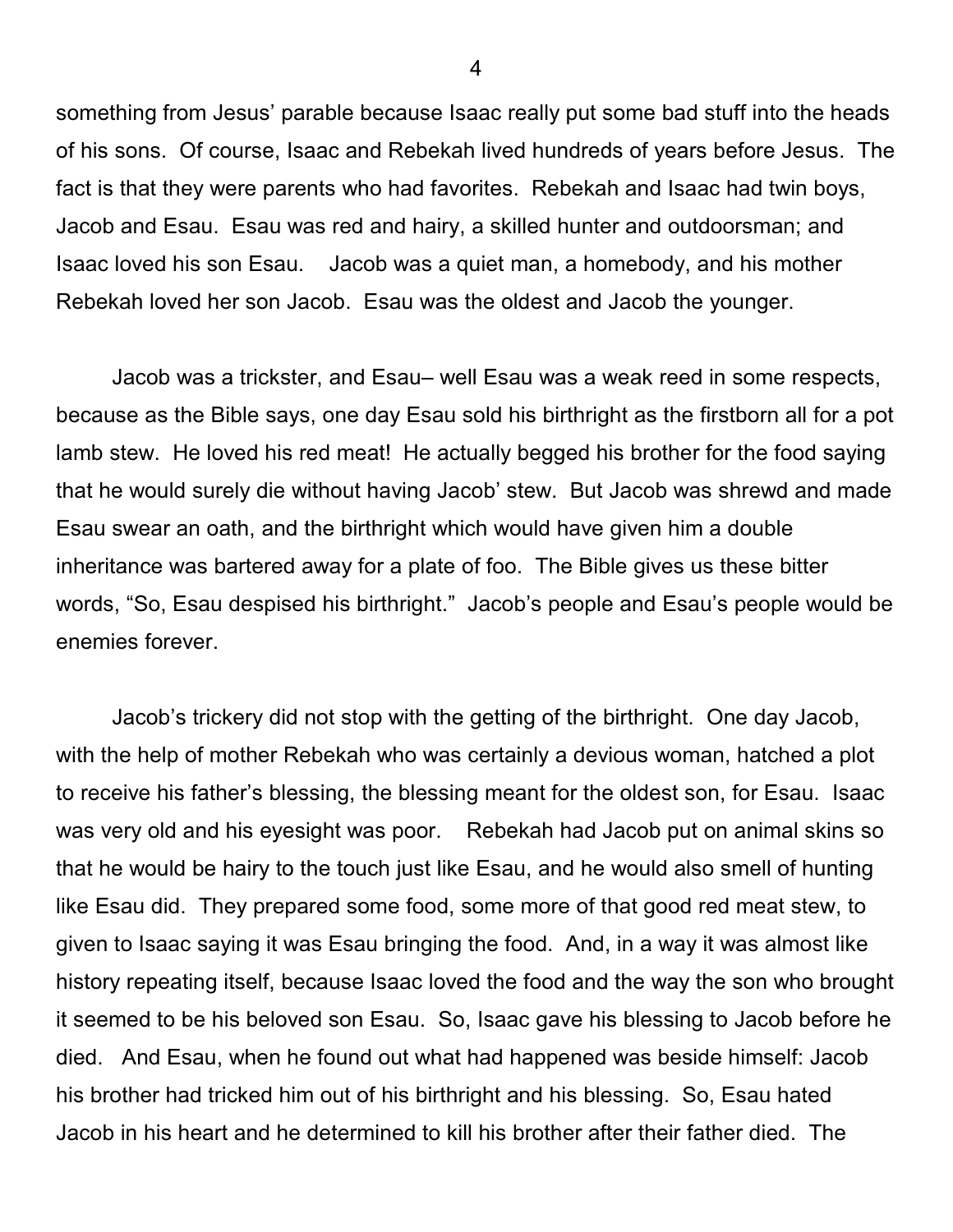family feud began and the story went on.

Imagine the seeds that Isaac and Rebekah might have planted. Think of how they could have raised those boys. But, alas, they were not loved the same by both parents, and they were not treated the same. Rebekah did not teach her favorite son to live a good and moral life, instead she taught him to lie and steal. Isaac did not treat both his sons as a father should. What would have happened if Isaac had taken more of an interest in Jacob? What if the boys' parents had prepared them to be good soil able to receive their teachings so that they would grow to be fine men?

What happened is even worse than that. Just as Rebekah and Isaac did not sow the seeds of righteous living on the good soil of their sons, so Jacob grew up to make the same kinds of mistakes his parents made. Jacob, of course, is the famous patriarch who had twelve sons, and those twelve sons grew up to be the heads of the twelve tribes of Israel from whom all Jews will trace their family line. Our Vacation Bible School curriculum this year speaks of the twelve tribes, and you will likely begin to see the names of those tribes around the church in the next few weeks.

One of Jacob's sons was Joseph, and the silly Jacob did the same thing his dad did. He loved Joseph more than the other sons, and he let it show in so many ways. One way was really something when you think about it. He gave Joseph a coat of many colors, a very beautiful coat with long sleeves. None of the other eleven sons ever got a coat like that from their father, so they were jealous. And of course, since Joseph was younger and probably a spoiled little kid anyway, he tattled on his brothers, and he had dreams which seemed to say that he was better that his brothers. Joseph turned out to be a great man with great responsibility, a good man who was able to save his whole family from famine. But back then, as a boy he was a bit of a bragger, and his brothers began to despise him, so much so that they wanted to kill him and then lie about it to their father Jacob.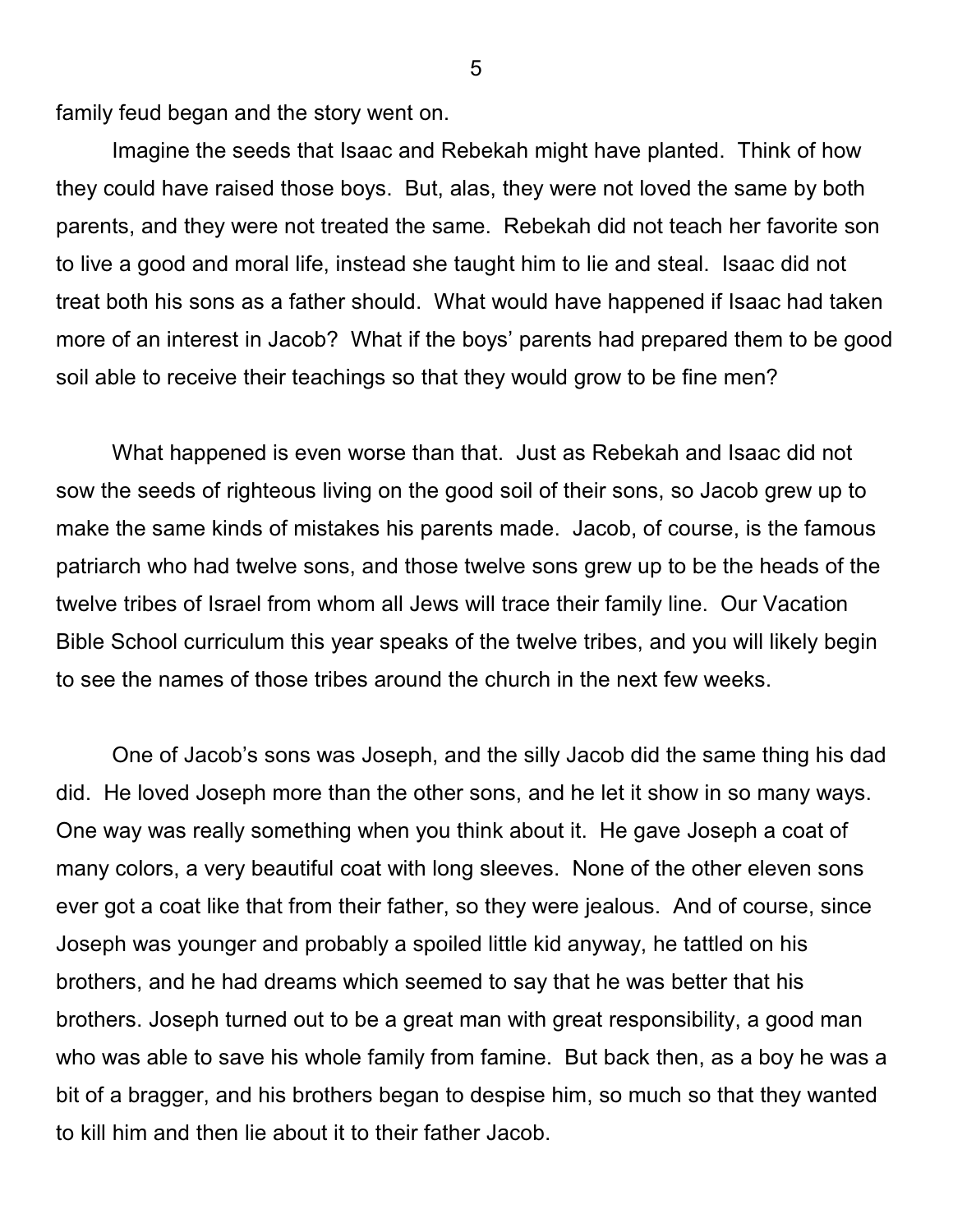If only Jacob had not carried on the family feud from one generation to another. Yet, Jacob is only one of countless people throughout the ages who carry on the family feuds. How does God look at this kind of behavior?

I believe that the parable of the sower has some good lessons which we can relate to the every day problems of life. Lesson number one is that the farmer in Jesus and Jesus is the generous sower. He throws out the seed generously without hesitation, letting it fall everywhere. Why would he do that? Why would Jesus sow the seed even on the path, or on rocky soil, or in amongst the thorns? Why would he do that when there was so little chance that the seed could flourish?

Have you ever climbed the rocky side of a steep hill or mountain where almost nothing can grow? Maybe you've seen pictures of what it looks like several thousand feet up in the air. I remember climbing around in places like that in my younger days, and I remember being amazed at sometimes seeing a tree sticking out from the rock, hanging on to life. My friends, that is why Jesus is so liberal in the sowing of his seed, even in the most unlikely places. It is because he knows that every once in awhile there is going to be someone who catches on to what he has said, and that person will hold on against all odds. Perhaps you are like that tree that hangs onto the rocks, growing in spite of everything.

Let's face it, there are times when all of us feel like we are just a beaten down path or a patch full of thorns. Jesus has a hard time getting through to us. But he does not give up on us. And just to be sure, he throws a few more handfuls of seed toward us because there is always a chance that this time that seed might germinate and grow. If you are that beaten down path, or patch of thorns, know this: Jesus is a good farmer. He is always ready to give you one more handful of seed. Do not be discouraged.